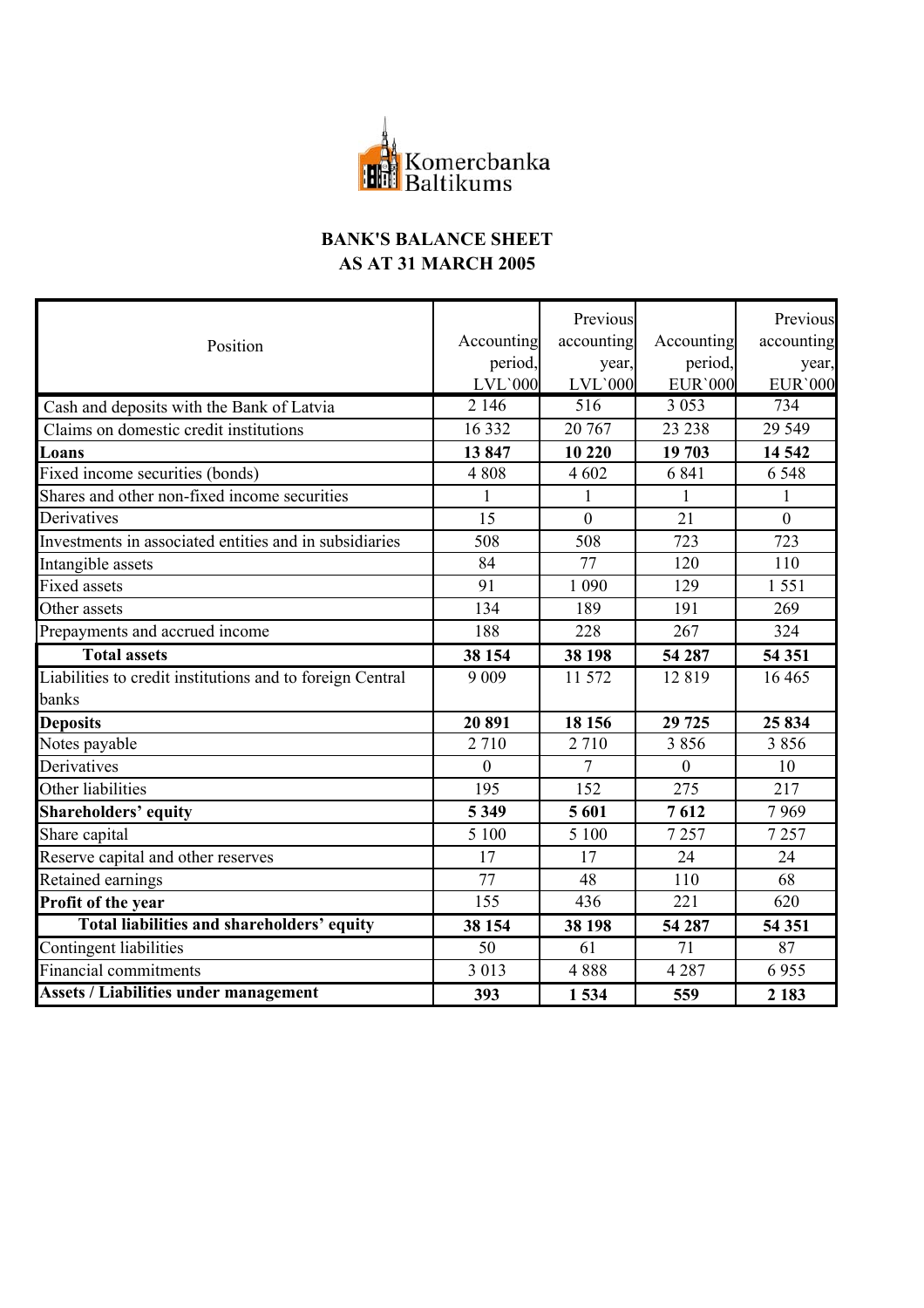

## **BANK'S INCOME STATEMENT AS AT 31.03.2005.**

| Pozīcijas nosaukums                       |                  | Respective    |                  |                  |
|-------------------------------------------|------------------|---------------|------------------|------------------|
|                                           |                  | period of the |                  | Respective       |
|                                           |                  | previous      |                  | period of the    |
|                                           | Accounting       | accounting    | Accounting       | previous         |
|                                           | period,          | year,         | period,          | accounting year, |
|                                           | $LVL$ 000        | $LVL$ `000    | <b>EUR</b> '000  | <b>EUR</b> '000  |
| Interest income                           | 364              | 343           | 518              | 488              |
| Interest expense                          | $-119$           | $-96$         | $-169$           | $-137$           |
| Securities income                         | $\overline{0}$   | $\theta$      | 0                | $\overline{0}$   |
| Fees and commission income                | 165              | 114           | 235              | 162              |
| Fees and commission expense               | $-40$            | $-24$         | $-57$            | $-34$            |
| Trading income from financial instruments | 94               | 55            | 134              | 78               |
| and foreign exchange                      |                  |               |                  |                  |
| Other operating income                    | 26               |               | 37               |                  |
| Administrative expenses                   | $-299$           | $-243$        | $-425$           | $-346$           |
| Depreciation and amortisation             | $-22$            | $-20$         | $-31$            | $-28$            |
| Other operating expenses                  | $-4$             | -4            | -6               | -6               |
| Provisions for impairment losses          | $\overline{0}$   | 0             | $\theta$         | $\overline{0}$   |
| Income from decrease of provisions        | 11               | 0             | 16               | $\mathbf{0}$     |
| Gains/loses from revaluation of long-term | $\theta$         | 0             | $\theta$         | $\overline{0}$   |
| financial investments                     |                  |               |                  |                  |
| Investments in associated entities and in | $\boldsymbol{0}$ | $\theta$      | $\mathbf{0}$     | $\overline{0}$   |
| subsidiaries income/expense               |                  |               |                  |                  |
| Operating income/loss                     | 176              | 128           | 252              | 181              |
| Extraordinary income                      | $\overline{0}$   | 0             | $\theta$         | 0                |
| <b>Extraordinary expenses</b>             | $\boldsymbol{0}$ | $\theta$      | $\boldsymbol{0}$ | $\mathbf{0}$     |
| Income before corporate income tax        | 176              | 128           | 252              | 181              |
| Income tax                                | $-21$            | $\theta$      | $-30$            | $\overline{0}$   |
| Net income                                | 155              | 128           | 222              | 181              |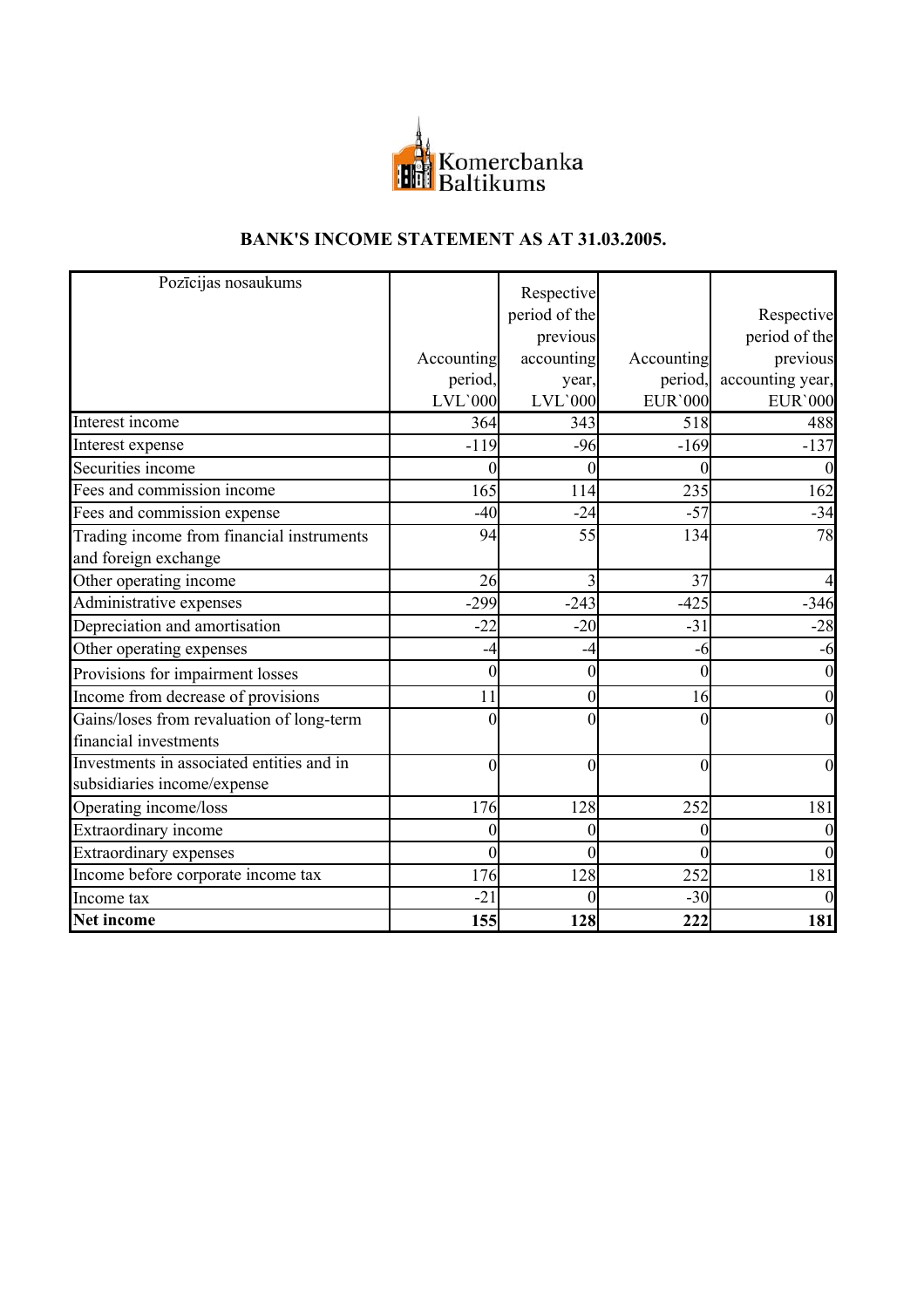

## **BANK'S STATEMENT OF CHANGES IN SHAREHOLDERS' EQUITY AS AT 31 MARCH 2005**

|                                       |                | Reserve<br>capital and |                |                |
|---------------------------------------|----------------|------------------------|----------------|----------------|
|                                       |                | other                  | Retained       |                |
|                                       | Share capital, | reserves.              | earnings,      | Total,         |
|                                       | <b>LVL'000</b> | <b>LVL'000</b>         | <b>LVL'000</b> | <b>LVL'000</b> |
| <b>Balance as at 31 December 2003</b> | 5 1 0 0        | 17                     | 348            | 5 4 6 5        |
| Profit for the year                   |                |                        | 436            | 436            |
| Dividends paid                        |                |                        | $-300$         | $-300$         |
| <b>Balance as at 31 December 2004</b> | 5 100          | 17                     | 484            | 5 601          |
| Profit for the year                   |                |                        | 155            | 155            |
| Dividends paid                        |                |                        | $-400$         | $-400$         |
| <b>Balance as at 31 March 2005</b>    | 5 100          | 17                     | 239            | 5 3 5 6        |

**0.702804**

|                                       |                | Reserve         |                 |                 |
|---------------------------------------|----------------|-----------------|-----------------|-----------------|
|                                       |                | capital and     |                 |                 |
|                                       |                | other           | Retained        |                 |
|                                       | Share capital, | reserves.       | earnings,       | Total,          |
|                                       | <b>EUR'000</b> | <b>EUR</b> '000 | <b>EUR</b> '000 | <b>EUR</b> '000 |
| <b>Balance as at 31 December 2003</b> | 7 2 5 7        | 24              | 495             | 7776            |
| Profit for the year                   |                |                 | 620             | 620             |
| Dividends paid                        |                |                 | $-427$          | $-427$          |
| <b>Balance as at 31 December 2004</b> | 7 2 5 7        | 24              | 688             | 7969            |
| Profit for the year                   |                |                 | 221             | 221             |
| Dividends paid                        |                |                 | $-569$          | $-569$          |
| <b>Balance as at 31 March 2005</b>    | 7 2 5 7        | 24              | 340             | 7621            |